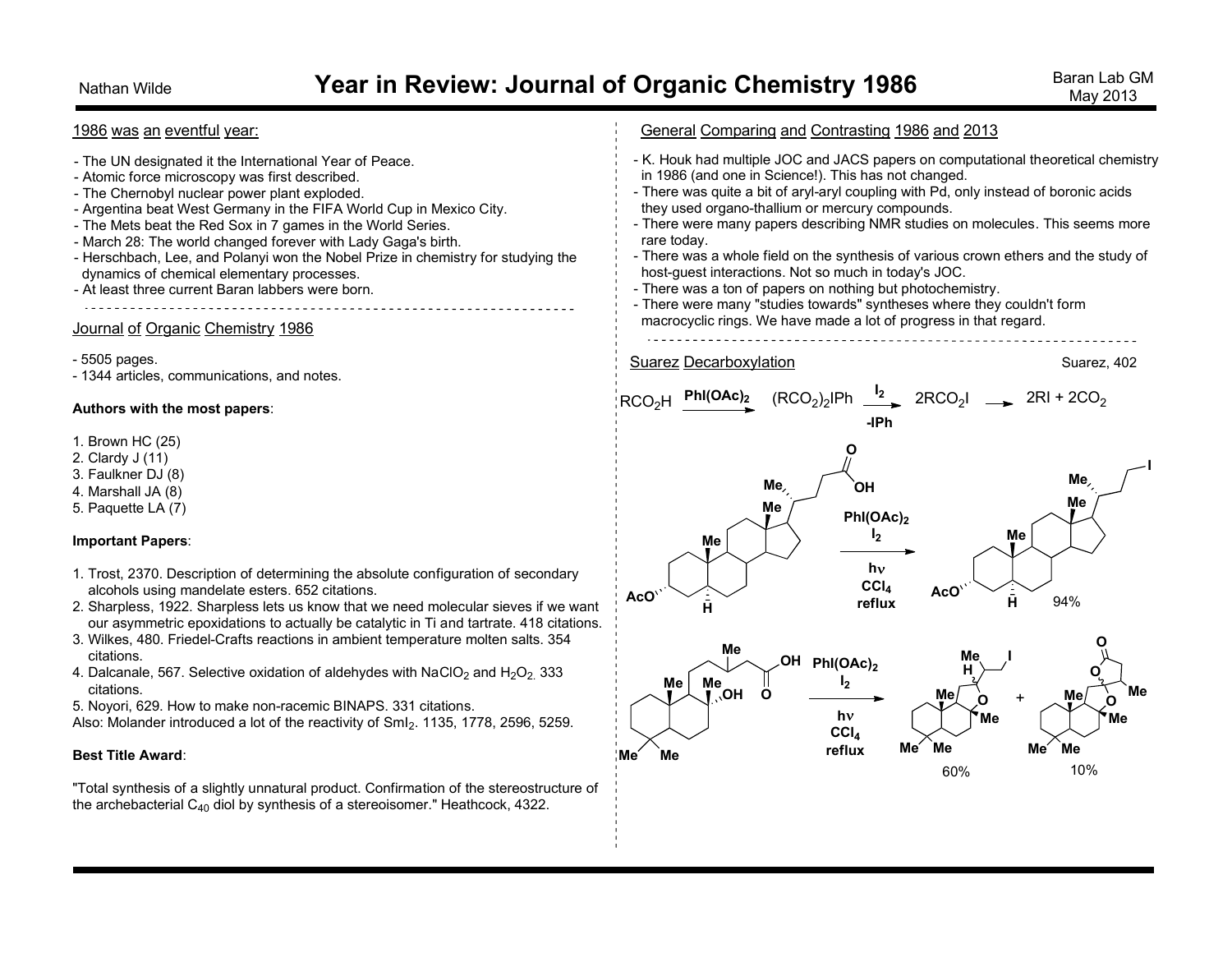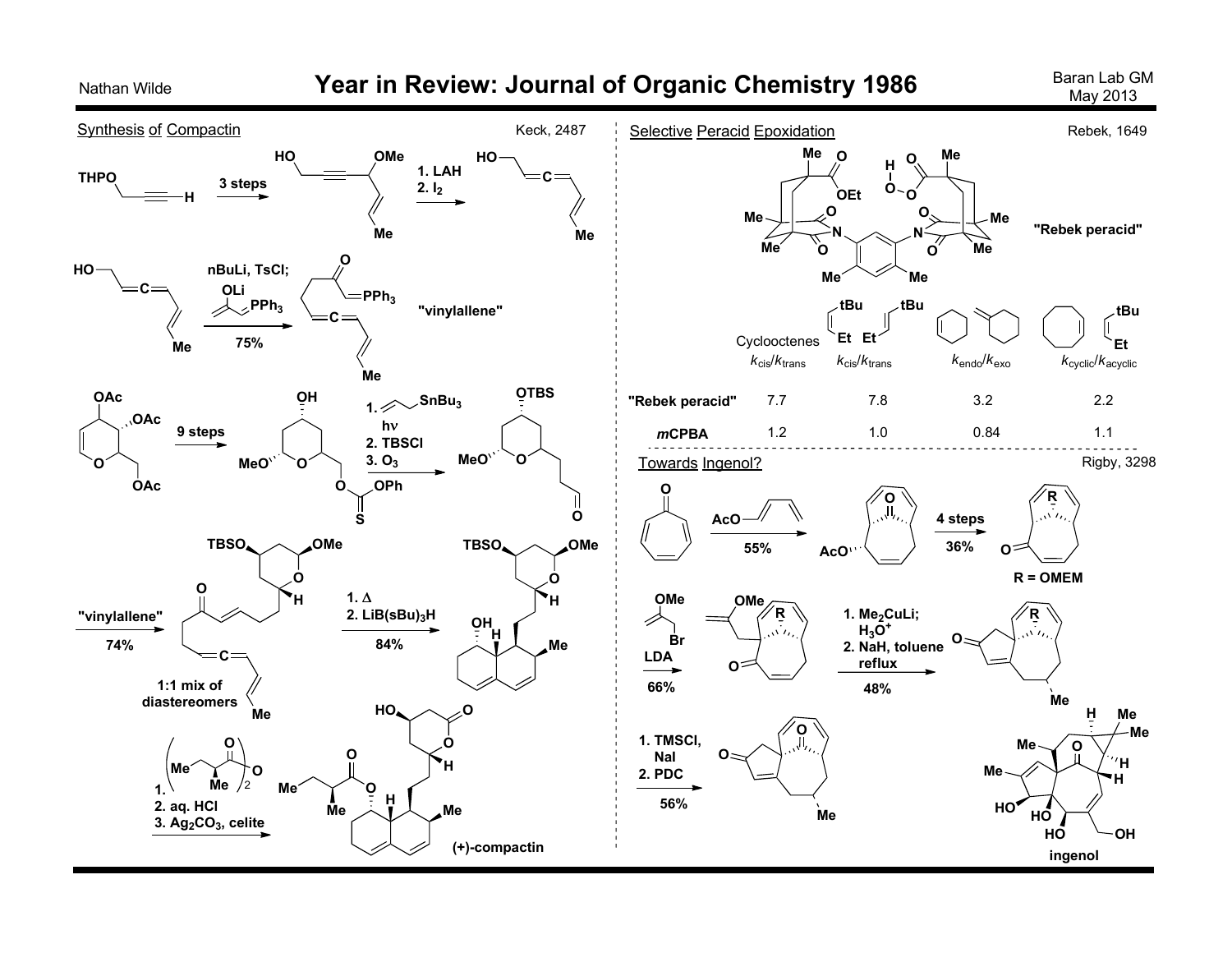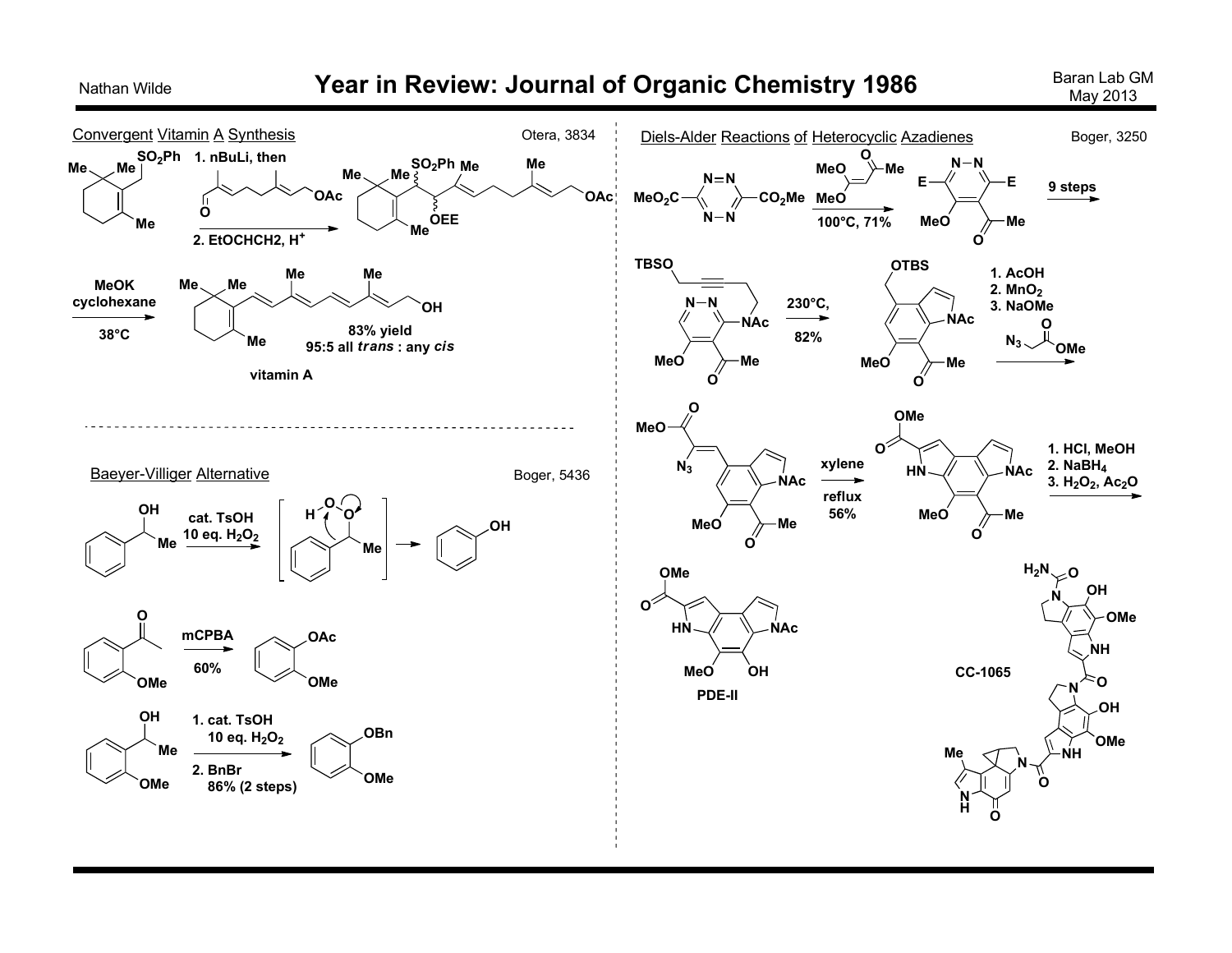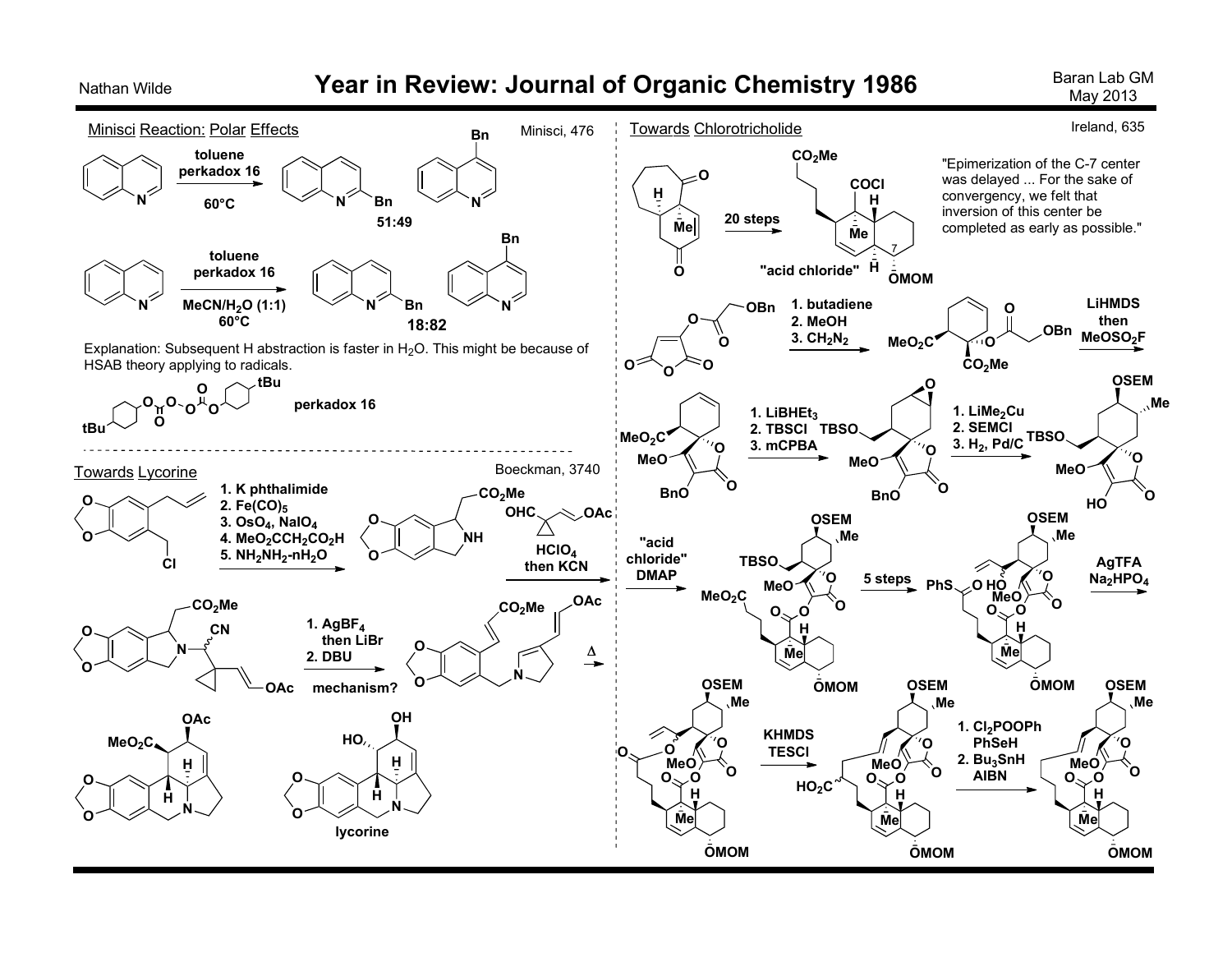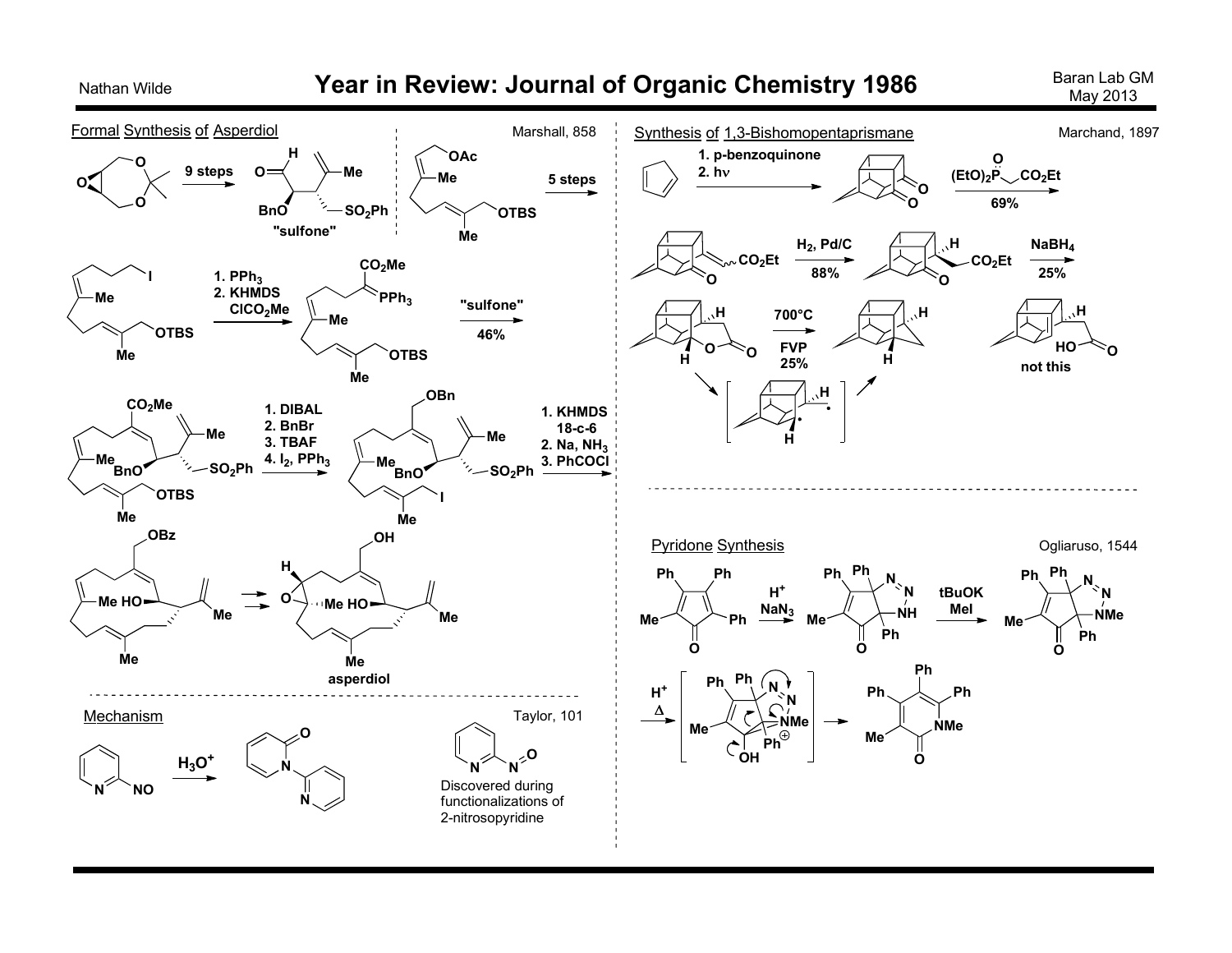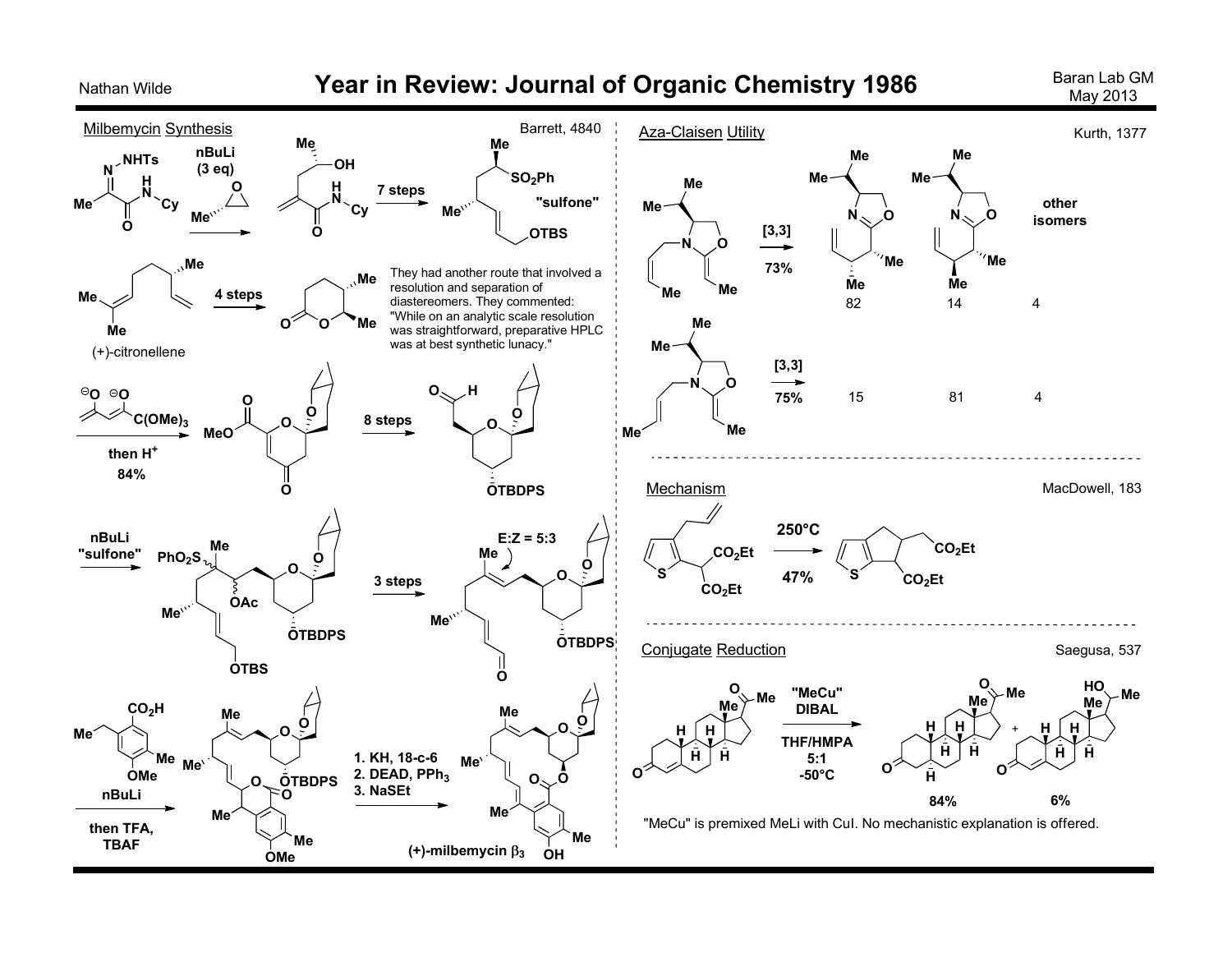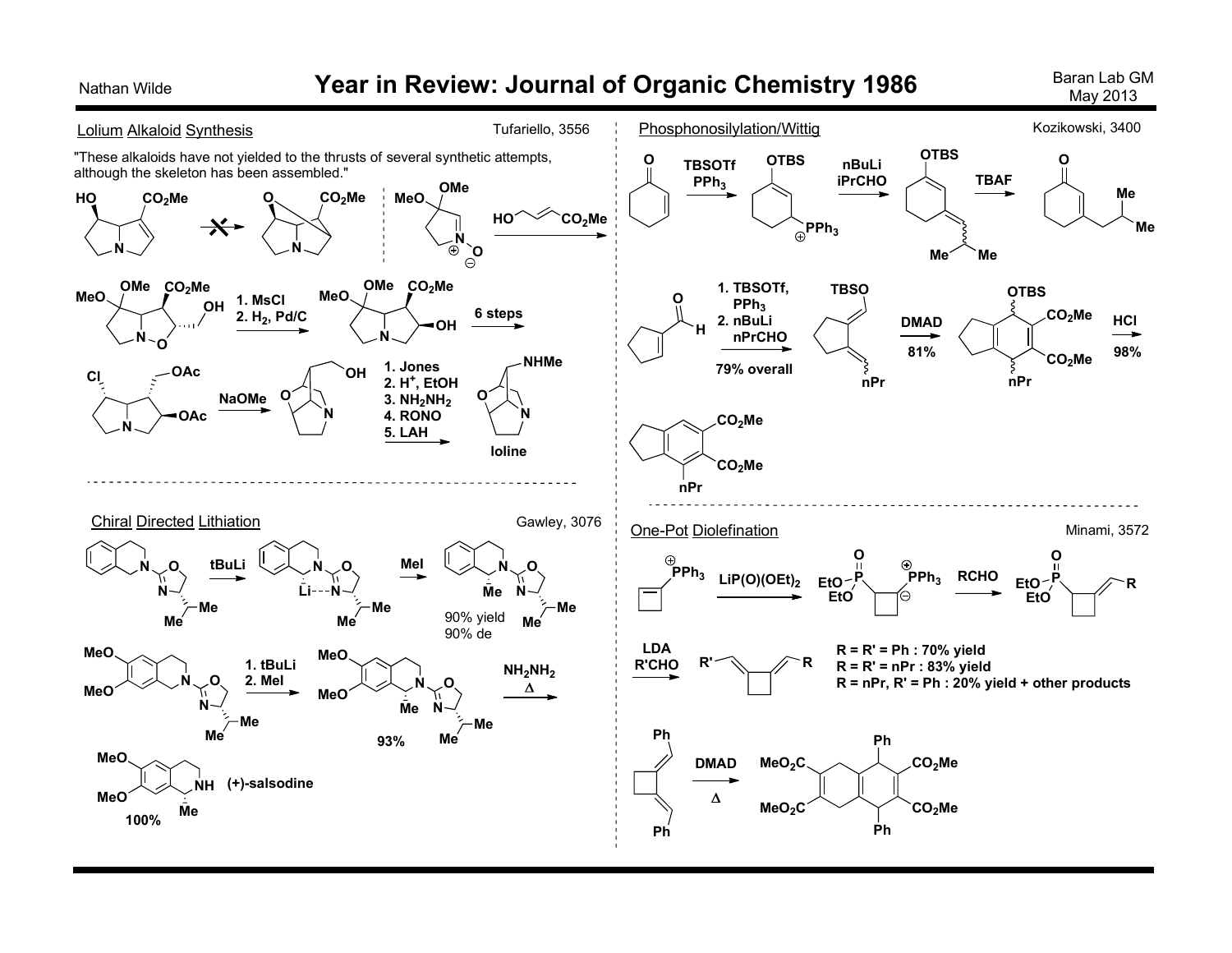

## Nathan Wilde *Year in Review: Journal of Organic Chemistry 1986* **Baran Lab GM Baran Lab GM**

May 2013